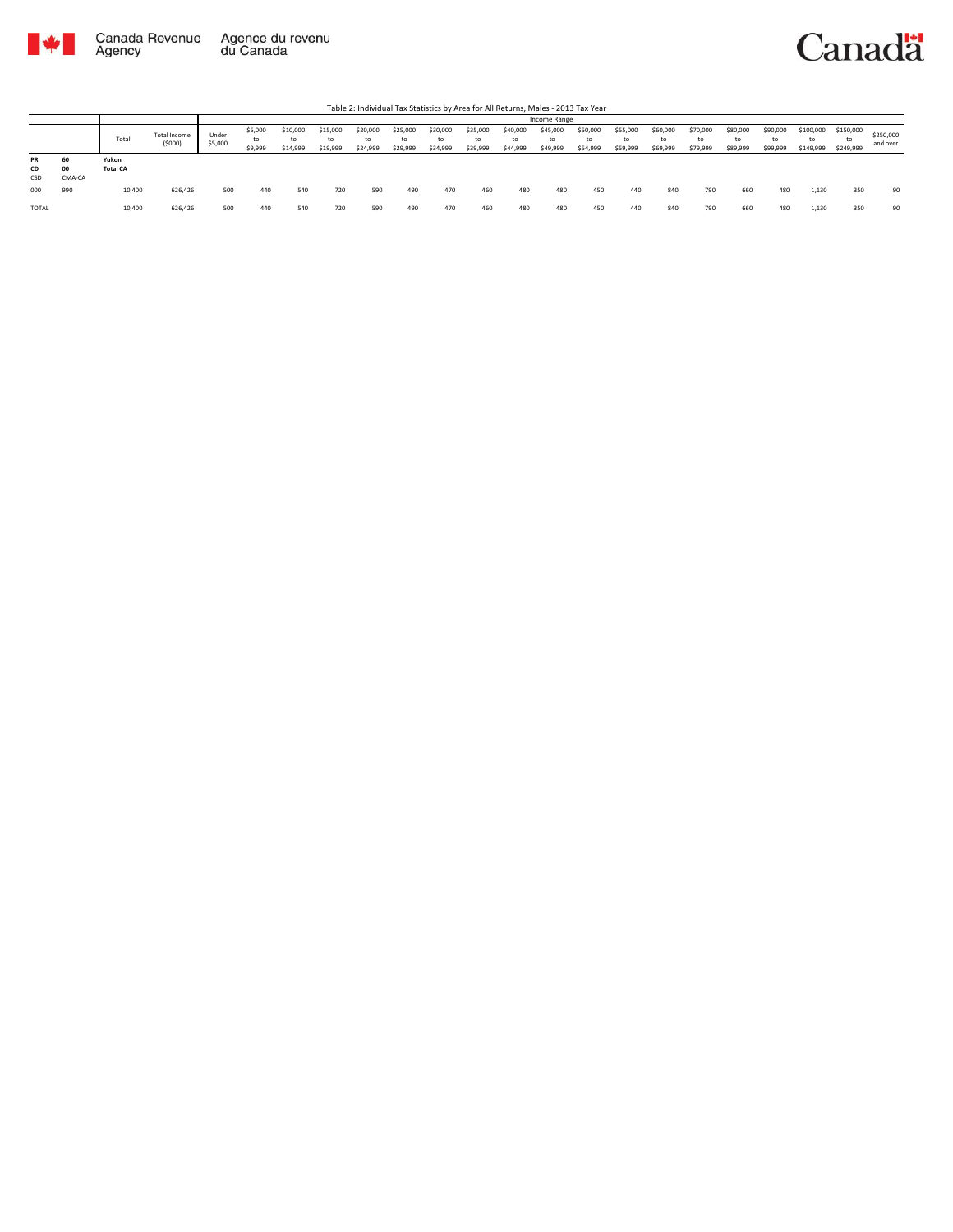

Canadä

Table 2: Individual Tax Statistics by Area for All Returns, Males - 2013 Tax Year

|                 |                    |                |                               |                  |                          |                            |                            |                            |                            |                            |                            |                            | Income Range               |                            |                            |                            |                            |                            |                            |                              |                              |                       |
|-----------------|--------------------|----------------|-------------------------------|------------------|--------------------------|----------------------------|----------------------------|----------------------------|----------------------------|----------------------------|----------------------------|----------------------------|----------------------------|----------------------------|----------------------------|----------------------------|----------------------------|----------------------------|----------------------------|------------------------------|------------------------------|-----------------------|
|                 |                    | Total          | <b>Total Income</b><br>(5000) | Under<br>\$5,000 | \$5,000<br>to<br>\$9,999 | \$10,000<br>to<br>\$14,999 | \$15,000<br>to<br>\$19,999 | \$20,000<br>to<br>\$24,999 | \$25,000<br>to<br>\$29,999 | \$30,000<br>to<br>\$34,999 | \$35,000<br>to<br>\$39,999 | \$40,000<br>to<br>\$44,999 | \$45,000<br>to<br>\$49,999 | \$50,000<br>to<br>\$54,999 | \$55,000<br>to<br>\$59,999 | \$60,000<br>to<br>\$69,999 | \$70,000<br>to<br>\$79,999 | \$80,000<br>to<br>\$89,999 | \$90,000<br>to<br>\$99,999 | \$100,000<br>to<br>\$149,999 | \$150,000<br>to<br>\$249,999 | \$250,000<br>and over |
| PR<br>CD<br>CSD | 60<br>01<br>CMA-CA | Yukon<br>Yukon |                               |                  |                          |                            |                            |                            |                            |                            |                            |                            |                            |                            |                            |                            |                            |                            |                            |                              |                              |                       |
| 003             | 000                | 530            | 22,756                        | 50               | 30                       | 50                         | 50                         | 40                         | 30                         | 30                         | 30                         | 30                         | 20                         | 20                         | 20                         | 30                         | 30                         | 20                         | 20                         | 30                           |                              |                       |
| 004             | 000                | 160            | 7,907                         |                  |                          | 10                         | 10                         | 10                         | 20                         |                            |                            |                            |                            |                            | 10                         | 10                         | 10                         | 10                         |                            | 10                           |                              |                       |
| 012             | 000                | 200            | 8,013                         | 10               | 20                       | 10                         | 10                         | 20                         | 20                         | 10                         | 10                         | 10                         |                            |                            |                            | 10                         |                            | 10                         |                            | 10                           |                              |                       |
| 018             | 000                | 330            | 15,698                        | 20               | 10                       | 20                         | 40                         | 30                         | 20                         | 20                         | 30                         | 20                         |                            | 10                         |                            | 20                         | 10                         | 20                         | 10                         | 30                           |                              |                       |
| 022             | 000                | 200            | 11,016                        |                  |                          | 20                         | 20                         | 20                         | 10                         | 20                         |                            |                            |                            |                            |                            | 10                         | 10                         | 10                         |                            | 10                           |                              |                       |
| 029             | 000                | 790            | 39,195                        | 40               | 50                       | 60                         | 60                         | 60                         | 60                         | 50                         | 40                         | 40                         | 40                         | 30                         | 20                         | 50                         | 50                         | 40                         | 30                         | 70                           |                              |                       |
| 036             | 000                | 100            | 3,409                         |                  |                          |                            | 10                         | 10                         | 10                         |                            |                            |                            |                            |                            |                            |                            |                            |                            |                            |                              |                              |                       |
| 037             | 000                | 150            | 4.472                         | 10               | 30                       | 20                         | 20                         | 10                         | 10                         | 10                         |                            |                            |                            |                            |                            |                            |                            |                            |                            |                              |                              |                       |
| 039             | 000                | 40             | 1,400                         |                  |                          |                            |                            |                            |                            |                            |                            |                            |                            |                            |                            |                            |                            |                            |                            |                              |                              |                       |
| 041             | 000                | 150            | 5,485                         | 10               | 10                       | 20                         | 20                         | 30                         | 10                         |                            |                            |                            |                            |                            |                            |                            |                            |                            |                            |                              |                              |                       |
| 042             | 000                | 40             | 2,425                         |                  |                          |                            |                            |                            |                            |                            |                            |                            |                            |                            |                            |                            |                            |                            |                            |                              |                              |                       |
| 043             | 000                | 90             | 4,388                         |                  |                          |                            | 10                         |                            |                            |                            |                            |                            |                            |                            |                            |                            |                            |                            |                            |                              |                              |                       |
| 045             | 000                | 200            | 9.473                         | 10               |                          | 20                         | 20                         | 10                         | 20                         | 10                         | 10                         | 10                         |                            | 10                         |                            | 20                         | 10                         | 10                         |                            |                              |                              |                       |
| 048             | 000                | 170            | 5.988                         | 10               | 20                       | 20                         | 10                         | 20                         | 10                         |                            | 20                         |                            |                            |                            |                            |                            |                            |                            |                            |                              |                              |                       |
| 049             | 000                | 20             | 721                           |                  |                          |                            |                            |                            |                            |                            |                            |                            |                            |                            |                            |                            |                            |                            |                            |                              |                              |                       |
| 052             | 000                |                |                               |                  |                          |                            |                            |                            |                            |                            |                            |                            |                            |                            |                            |                            |                            |                            |                            |                              |                              |                       |
| TOTAL           |                    | 3,150          | 142,346                       | 200              | 200                      | 250                        | 280                        | 280                        | 220                        | 190                        | 180                        | 160                        | 120                        | 120                        | 100                        | 190                        | 160                        | 150                        | 100                        | 210                          | 50                           |                       |